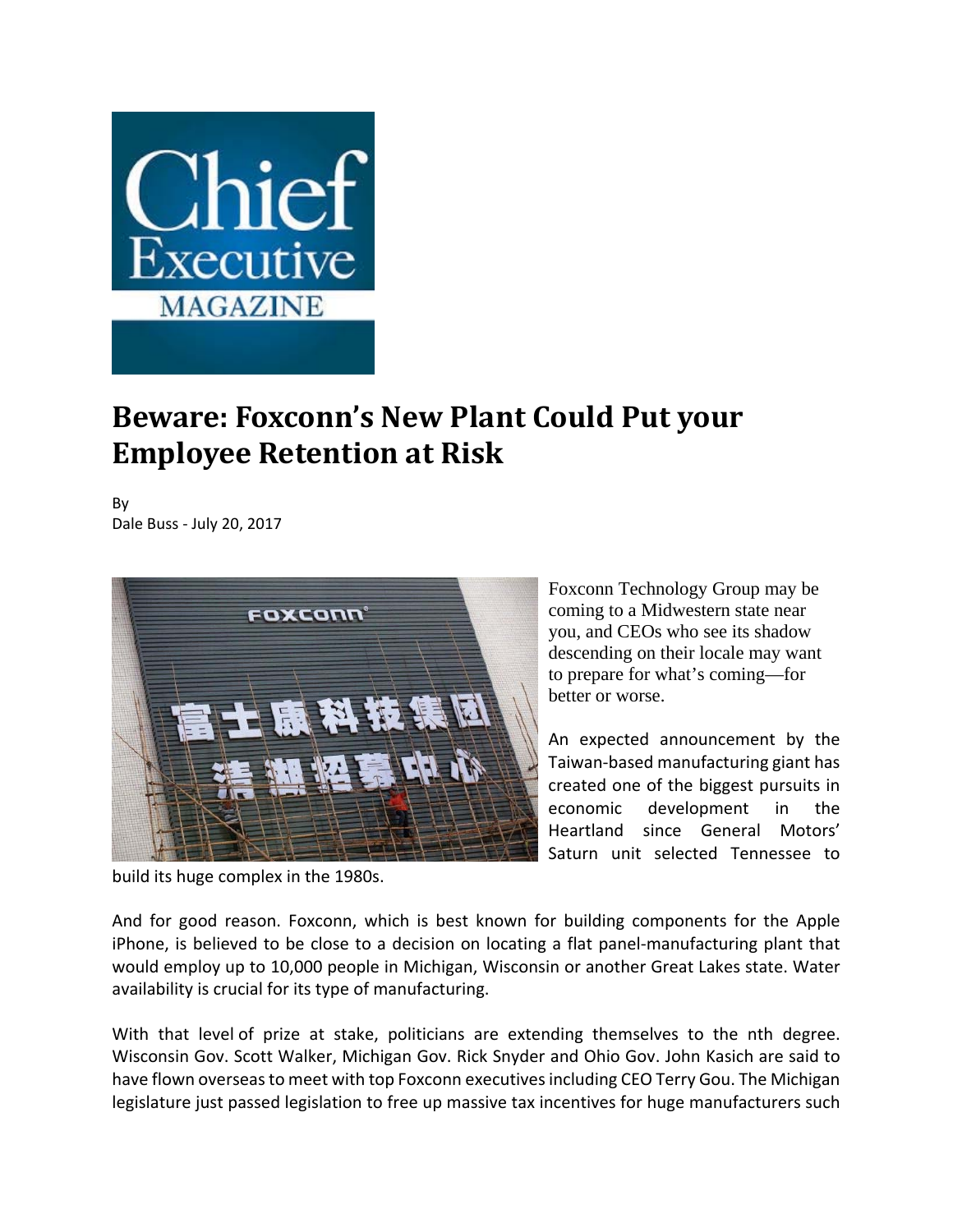as Foxconn, and Wisconsin officials are looking at how they could possibly gear up a Manhattan Project‐style effort to supply Foxconn with all the engineering and digital talent its new facility might require.

Journalists are watching airports and reading flight manifeststo chronicle the comings and goings of Foxconn executives in those two states and more. Meanwhile, skeptics are digging up the fact that Foxconn promised a big plant in Harrisburg, Pa., several years ago but never built it.

"This is a very large economic‐development deal," said Larry Gigerich, executive managing director of Ginovus, a consulting firm in Fishers, Ind. "It rivals auto assembly and other major manufacturing projects, like Boeing's location of its new [facility] in Charleston, South Carolina. You're looking at an investment in excess of \$1 billion, a multi‐year construction project and certainly the potential for thousands of new jobs."

John Boyd, principal of a New Jersey‐based site‐selection firm, called the Foxconn plant "the mother of all trophy projects" in an interview with Crain's Detroit Business.

## **Competition for your best employees**

Besides creating interesting industrial drama, if Foxconn moves into your neighborhood, you might want to be concerned. Here are 4 ways Foxconn's decision could affect your company.

**1. Regional transformation.** Factory landings of thissize are few and far between, and the reason they are so eagerly pursued is because they can make such a huge difference in the economic future of entire regions.

GM's decision to put Saturn near Nashville, for example, solidified the coming of age of the mid‐ South as a new region for automotive manufacturing, and in subsequent decades other car companies have built in southern and Southeastern states. Meanwhile, Tesla's decision to locate its "gigafactory" near Reno helped create a new-technology sheen for the region, which is kicking off a complete economic remake of the old gaming town.

Similarly, Foxconn could be the fulcrum for a Heartland state to establish itself in the kind of digital‐era manufacturing that helped Boston reinvent its old industrial heritage and helped Silicon Valley become perhaps the most vital region in the entire U.S. economy. That kind of transformation is something in which CEOs and entrepreneurs alike might want to participate.

**2. Competition for scarce labor.** Midwestern states already face disadvantages in the labor market, including a scarcity of workers for advanced manufacturing jobs, intense scrambling for engineering talent, and a shortage of the digitally savvy millennial worker who's become commonplace in tech havens such as Silicon Valley.

Wherever Foxconn places its plant, it could create more stress on CEOs of existing firms that must compete in the areas of recruitment and retention of skilled labor, as well as in wages.